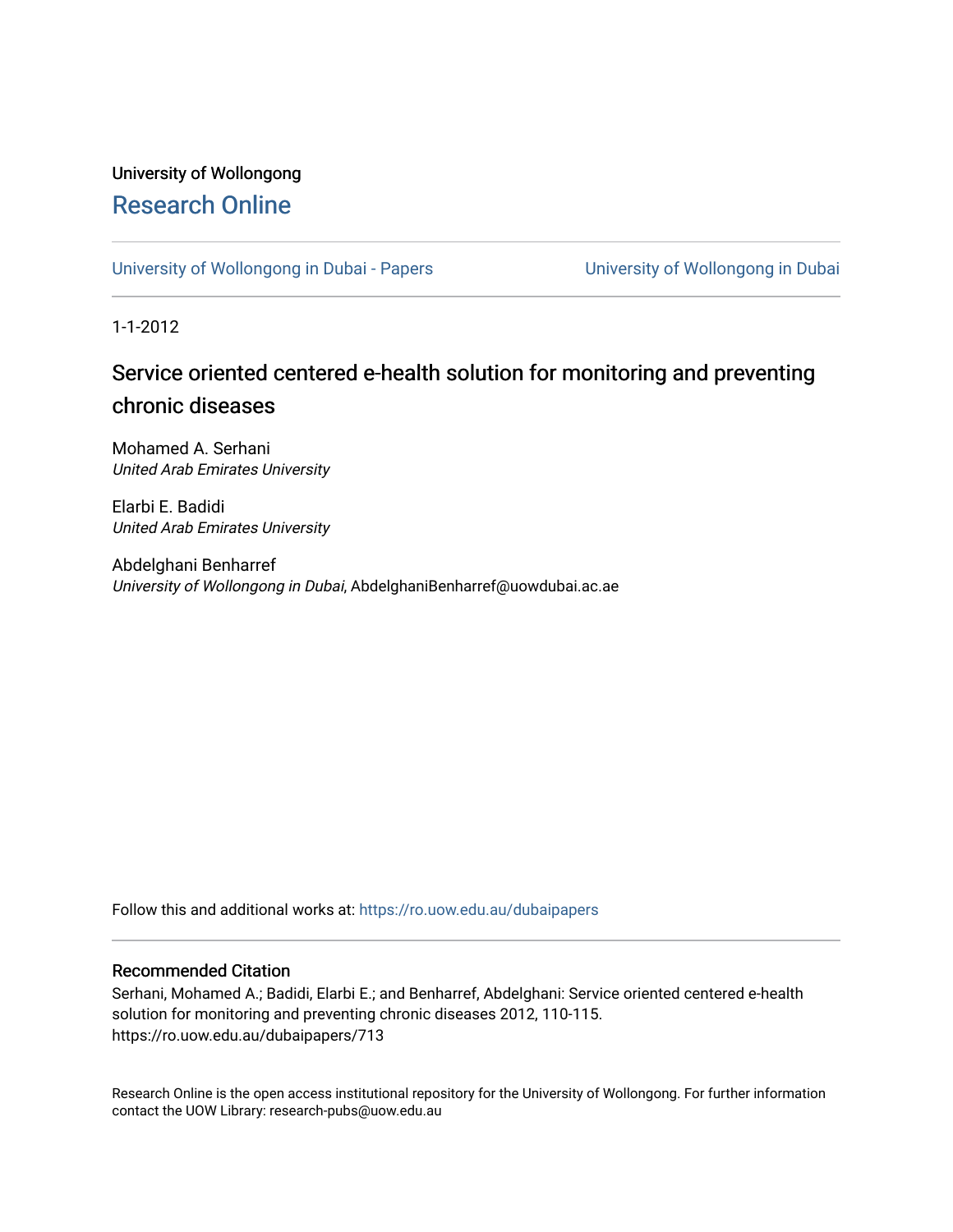# Service Oriented Centered E-Health Solution for Monitoring and Preventing Chronic Diseases

M. Adel Serhani, Elarbi Badidi, Abdelghani Benharref Faculty of Information Technology, UAE University UAE, Al-Ain {serhanim,ebadidi,abdel}@uaeu.ac.ae

#### *Abstract*

**The modern and continuously changing lifestyles in almost all parts of the world resulted in an increase in the incidence of chronic diseases (CDs). To reduce risks associated with chronic diseases, health professionals are studying various clinical solutions. As a result of recent advances in sensing technology, wireless communications, and distributed communication, the monitoring of patients' health condition and the elaboration of prevention plans are considered the most promising solutions for the treatment of chronic diseases. In this paper, we propose a novel framework for monitoring chronic diseases and tracking their vital signs. The framework relies on the service orientation concepts and standards to integrate various subsystems. Monitoring of subjects' health condition, using various sensors and wireless devices, aims to proactively detect any risk of chronic diseases. The system will allow generating and customizing preventive plans dynamically according to the subject's health profile and context while considering many impelling parameters. As a proof of concept of our monitoring and tracking schemes, we have considered a case study for which we have collected and analyzed preliminary data.** 

#### **Keywords-component; E-health, Chronic Diseases, Monitoring, Tracking, SOA.**

#### I. INTRODUCTION

With the recent advances in healthcare services, many earlier mortal diseases have been turned into chronic diseases. Also, the increasing and continuous changes of lifestyle in almost all parts of the world resulted in an increase in the incidence of chronic diseases. This is leading to growing demand for care, especially for elderly, and growing costs for both the society and caretakers.

Over the last decade, deaths caused by chronic and cardiovascular disease (CVD) in all countries over the world are increasing. According to the statistics, from the United Arab Emirates' (UAE) Ministry of health, published in 2010, over 25% of fatalities in the UAE are caused by cardiovascular diseases [1][2]. Multiple and various risk factors can cause these diseases. They include: cholesterol, diabetes, high blood cholesterol and other lipids, physical inactivity, smoking, overweight and obesity. Also, according to the World Health Organization, the UAE has the second highest rate of diabetes in the world while other research studies conducted at the UAE University estimate that up to 29% of the population over 30 years old have diabetes.

To address the rising incidence of chronic diseases and their associated complications, a prevention approach can contribute

DOI: 10.5176/2251-3140\_2.1.31

to reducing the risks of their occurrence. Furthermore, continuous monitoring of subjects' health condition is vital for detecting the diseases' symptoms as soon as they occur and mitigate the impact and the consequences of these diseases. Subject tracking is also essential for monitoring and locating subjects with hazardous conditions while they are on the move.

The implementation of monitoring, prevention, and tracking mechanisms is becoming possible due to the integration of different technologies, systems, and communication infrastructures. These technologies include sensing, pervasive computing, and wireless and mobile computing technologies. They are greatly impacting the healthcare industry, which is undergoing fundamental changes by:

- 1) Shifting from hospital-centric services to ubiquitous and ambulatory systems (with homecare, daycare clinics, remote healthcare)
- 2) Providing support for the treatment of chronic diseases through active involvement of patients.
- 3) Providing patients and healthcare professionals with easy access to important health information anytime/anywhere.
- 4) Optimizing healthcare costs.

Inline with the above goals, we propose in this work a framework for monitoring and prevention of chronic diseases. The system relies on the concept of Service Oriented Architecture (SOA). SOA has been proven to be an adequate solution for integrating heterogeneous systems and technologies, allowing application-to-application technologies, allowing application-to-application communication over the internet, reducing cost of integration, and making data available to different stakeholders. The system will allow deploying various services for continuous data gathering, automatic monitoring, and taking proactive measures to identify risk factors and prevent subjects from severe heath consequences. These services can be made accessible from diverse mobile devices, such as smartphones and tablets. Besides, the system can be easily integrated with other healthcare systems; which allows high interoperability and dynamic integration between heterogeneous systems.

The monitoring approach in our system involves efficient use of sensing technologies and communication infrastructures to sense and collect important physiopathology measures of a subject under observation. Discrepancies in measured data trigger immediate analysis and assessment of subject's case to determine whether the subject has, or not, a chronic disease.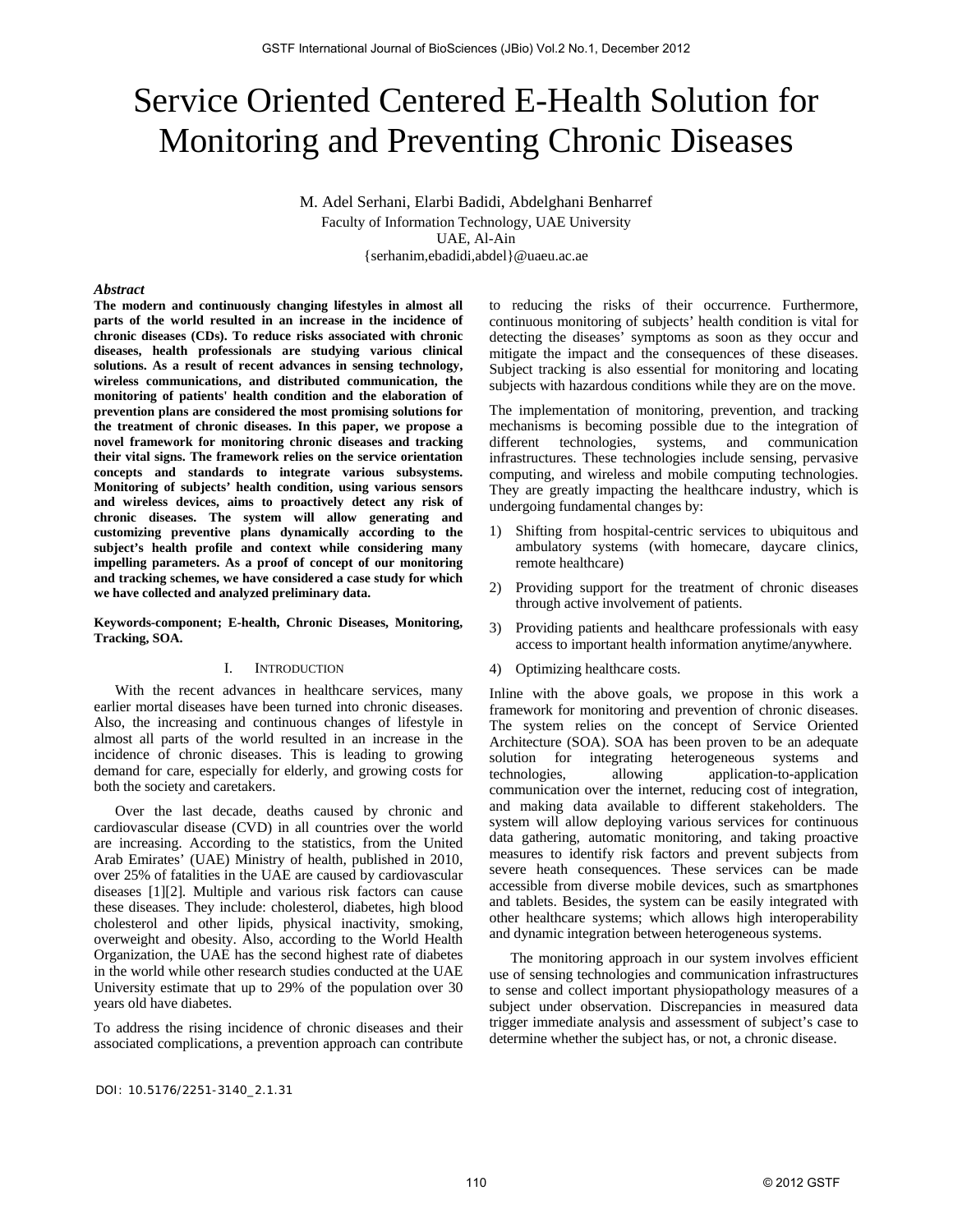The preventive approach to reduce the incidence of CDs and control the spread of these diseases, aims to address the factors causing mainly obesity, hypertension, smoking, diabetes, overweight, dyslipidemia, physical inactivity and unhealthy diet and lifestyle. Collecting, analyzing, and mining of data are key elements in addressing the problem. It consists of extracting patterns to build prediction models that greatly help taking rational decisions to prevent and decrease the risk factors. Healthcare systems should be organized on the basis of locally derived data to provide adequate affordable care to the increasing groups of patients with these diseases.

The remainder of this paper is organized as follows: Section 2 discusses related work on various e-Health systems with the same goal as our project. Section 3 presents our proposed architecture and describes its main components and actors. Section 4 illustrates our approach using a case study for the monitoring mechanism of subjects with chronic diseases and presents preliminary results. Finally, Section 5 concludes the paper and highlights some future work.

#### II. RELATED WORK

To improve healthcare services and optimize medical resources, several e-health centers have been created and many initiatives have emerged in USA, UK, EU, AU, and in some developing countries. At the core of all these initiatives is the investment in modern ICT infrastructures to make possible the exchange of medical data between hospitals, clinics and healthcare organizations, and to implement e-Health services.

The increasing demand for e-Health services has led to many research efforts [5]. Different architectures have been proposed for e-Health systems and other healthcare related systems. Some of these systems are used in special areas, such as trauma [6], cardiology [7], neurosurgery, and pathology treatment. Others are used for specific purposes, such as emergency and patient monitoring [8]. With the advent of wireless and mobile technologies, many wireless-based e-Health systems (i.e. m-Health system) have also been developed [9]. Most of these systems, however, provide only limited services to their users.

 Several research works and initiatives have investigated the challenges of building e-health solutions. These solutions differ on how they tackle the integration issue given the heterogeneity of systems, middleware, and architectures used to build an e-Health system. S.H. Hsieh et al. [13] proposed a distributed framework for a Web-based telemedicine system, which addresses two types of servers, i.e. Web servers and data servers. This framework uses CORBA technology and a database fragmented on different sites. The system is not flexible enough to allow the integration of non-CORBA systems. It requires an intermediary middleware to handle the heterogeneity of heath systems and huge development effort to adapt the system to the integrated system requirements.

In [11], the authors proposed a multi-layer SOA-based e-Health services architecture, which has six main components that define the interactions among the layers. The system is generic. However, it describes only the architectural design without detailing the implementation and its challenges. In addition, their proposed system hasn't been implemented. Kart, F. et al. [12] described a distributed e-healthcare system that uses SOA as a mean of designing, implementing, and managing healthcare services. The users of the system are physicians, nurses, pharmacists, and other professionals, as well as patients. The system includes a clinic module, a pharmacy module, and patient's interfaces, which are implemented as Web services. Various devices can interact with these modules, including desktop and server computers, Personal Digital Assistants and smart phones, and even electronic medical devices, such as blood pressure monitors.

The authors in [14] described the design, the implementation, and the deployment of a multi-tier Inpatient Healthcare Information System based on SOA and on the HL7 message exchange standard at the National Taiwan University Hospital (NTUH). The services-tier includes Computerized-Physician Order Entry (CPOE), Billing, Pharmacy, and Diet. The authors in [15] investigated how healthcare organizations, using SOA, can leverage their shared services to automate multiple business processes and reinforce overall interoperability. The authors in [16] designed and developed a SOA-based platform for home-care delivery to patients with chronic diseases. This work shares some of the goals with our project with regards to monitoring patients with chronic diseases.

To promote interoperability among healthcare organizations that are seeking to develop SOA-based architectures, a joint collaboration effort among standards groups, specifically HL7 and the Object Management Group (OMG), was formed under the name: Healthcare Services Specification Project (HSSP). This effort intends to develop health industry SOA standards. The intent of HSSP is to produce standard services that define services' responsibilities, behavior, and interfaces so that ubiquity can be achieved across implementations and vendor products [16].

Our solution is aligned with the above initiatives and addresses mainly the chronic diseases monitoring and prevention. It also addresses some difficult issues in the design of an e-health system and protection of medical data. Our solution relies on SOA to integrate different systems, data, and make it available for CDs monitoring, and prevention. The net implication of using SOA in our solution is that it facilitates interoperation among various systems that typically do not speak the same language. Using a common SOA reduces the complexity of the integration of heterogeneous systems. New services can be developed to satisfy the needs of integration, and existing system capabilities can also be organized into services. Redundant processing, which is normally developed and used by several units, can be structured and represented as a separate service or set of services. Each service becomes, then, available to the entire stakeholders through a standard interface. Furthermore, services can be orchestrated and aligned with users' workflows.

In addition to the challenges of developing and implementing the above model, the related research issues are still open. Indeed, the integration of different technologies and systems to solve the interoperability issue is a challenging research area.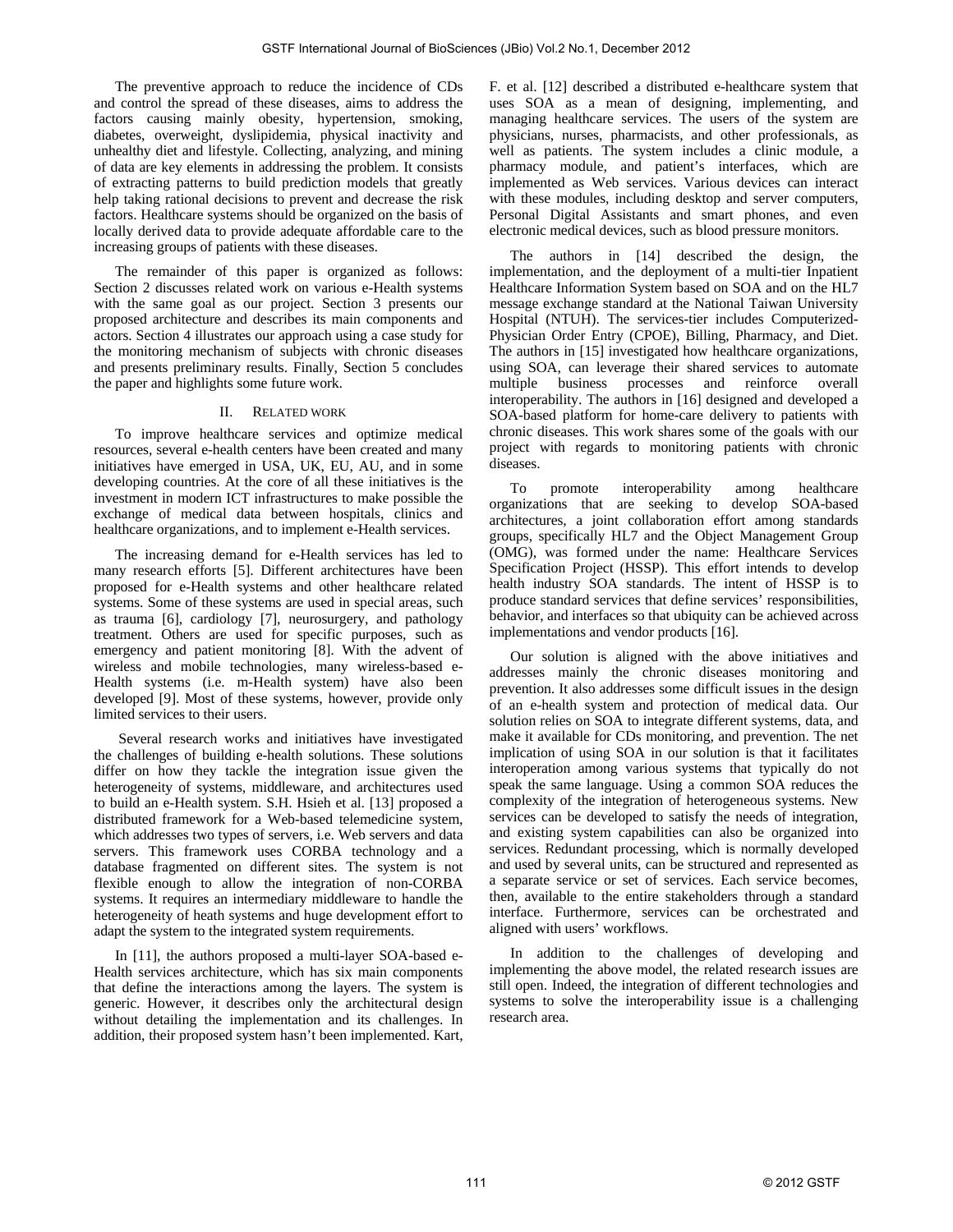#### III. FRAMEWORK OVERVIEW

Figure 1 depicts our proposed framework for the monitoring and prevention of chronic diseases. The framework relies on the service-oriented architecture and integrates various sensing and monitoring technologies. The ubiquitous communication and coordination among stakeholders including physicians, hospital surveillance center, and laboratory, permit to respond to new conditions of chronic diseases' subjects with effective intervention plans. The framework includes several management entities with different responsibilities and roles: Sensing devices, Subjects, the managing server of measures, the Surveillance Center (SC), the Hospital Information System (HIS), the services knowledge base (KWS), and physicians.

The following is a brief description of the main responsibilities of each management entity of the model.

**Sensing Devices (SD)**: Sensing devices, deployed at the subject's location, measure continuously different physiopathology parameters and make the readings available via Web services. Different sensing technologies might be used to monitor the subject's health condition. Examples of these devices include Heart Smart Diagnostic (HSD) machine, which collects data on heart rate variability, central blood pressure, ECG, oxygen utilization, endothelial function and other measurements. Parameters related to body composition are assessed using a body analyzer, which outputs data on regional adiposity and overall fat content. Most of these devices generally have Application Programming Interfaces (API) that allow accessing collected data.



Figure 1. SOES E-health/M-health Model for Chronic Diseases Monitoring and Prevention

**Subject (R):** A subject can be a person suffering from a chronic disease or even a healthy person who uses the system to benefit from continuous monitoring of her/his chronic disease, and to get fast assistance and intervention by physicians whenever needed.

**Home/Mobile servers (HMS)**: These servers are responsible for storing sensed data and making it available to SC via Web services. They can be deployed on computers as well as on mobile devices.

**Surveillance Center (SC)**: is in charge of observing subject's collected data via continuous invocation of Web services that expose these data by invoking a variety of service operations. The SC receives and analyses notification messages that might be sent by the HMS if the SC was in a pause situation and an expected heath condition of a subject has occurred. The SC also handles SOS notification messages to the HIS when an emergent situation is detected by transmitting the details of the situation and the monitored heath data of the subject.

**Hospital Information System (HIS)**: The HIS includes various software and hardware resources within hospitals that might include medical servers hosting a variety of applications (e.g. registration, scheduling, and patient billing), database servers storing patient's records and other relevant data. Once receiving SOS messages from the SC, the HIS triggers necessary actions and notifies physicians about the current conditions of the patient under observation and provide them with the necessary data. Physicians can be selected based on the case, and can be from the same hospital or other hospitals.

**Knowledge base Web services (KWS)**: They represent knowledge information exposed as Web services and made available to physicians and to the patient's assistance team. These expose data such as laboratory tests, demographic, anthropometric, and biological data. This information serves as decision support for physicians to take appropriate prevention and action plan as shown in figure 2.

#### IV. CASE STUDY: MONITORING SCHEME

In addition to the above roles, our SOES model exhibits two key features that concern (1) visualization of assistance and prevention data, statistics and report generation, data mining and patterns detection, (2) prevention and action plan generation to respond to the occurrence and treatment of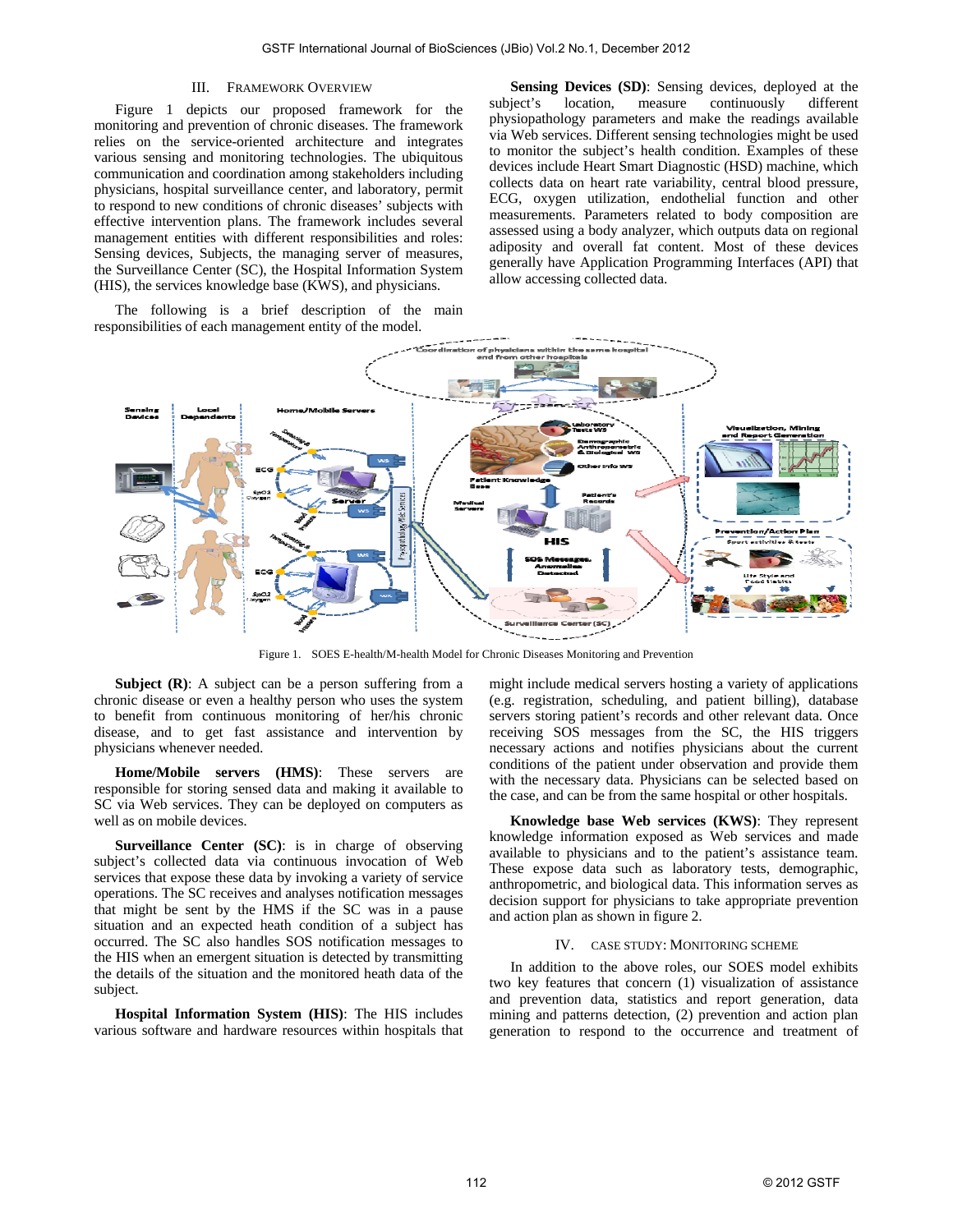chronic diseases. A prevention plan may recommend, for instance, practicing regular sport exercises, following a diet plan, changing food habits, and/or the lifestyle. An action plan, however, consists of a series of actions that might include medications, chemotherapy, reeducation, etc.

Figure 2 shows the sequence of exchanged messages between five key SOES entities for the sake of conducting initial health assessment, generating action plans, and monitoring and controlling the patient's heath parameters. The following phases summarize the interactions among the system actors:



Figure 2. Sequence diagram of exchanged messages between main SOES entities

**Initial health assessment**: Upon conducting a preliminary assessment of the subject health conditions by physician(s) and storing the assessment data at the HIS, the sensing entities start sensing the subject anthropometric measures and report to the SC if anomalies are detected.

**Action Plan**: Once an anomaly is detected, the SC sends immediately an SOS message to HIS along with the data collected from sensors. This represents the first operation of the action plan phase. Then, the HIS prevention team analyses the data and sends a notification message (PN) to appropriate physicians. The selection of suitable physicians is based on their availability, on the type of disease detected and its accompanied complications, and maybe on the subject's physician preferences. After analyzing and studying the subject's situation, physicians send a notification message to the subject for a consultation during which an action plan is provided and explained to the subject.

**Monitoring and Control**: While the patient is following an action plan, a monitoring and control phase is triggered by conducting regular monitoring of the patient situation and his reaction to the execution of the action plan. Finally, prevention recommendations are made to the patient whenever the monitoring process detects anomalies in the measurements.

#### V. PROTOTYPE IMPLEMENTATION

In this section, we describe the implementation of the architecture developed based on the Enterprise Service Bus (ESB). We also describe the implementation of monitoring blood sugar, and blood pressure prototypes. The core business logic of the application is developed as Web Services.

#### *A. Entreprise Service Bus*

Figure 3, depicts the SOES architectural implementation which is based on the SOA paradigm and involves various subsystems. These sub-systems can be divided into four layers: (1) Service consumers, (2) SOA infrastructure, (3) Web services interfaces, and (4) Systems implementation. Service consumers include inpatient system, outpatient system, pharmacy system, and many others. The SOA infrastructure is typically using an ESB that allows interoperation and exchange of data among the different sub-systems. The Web services interfaces represent the interfaces of common services that can be invoked by the service consumers in order to carry out their tasks. Finally, systems implementations include the EMR system, physician record system, laboratory system, surveillance and monitoring system, visualization and data mining system.

#### *B. Web Services Implementation*

We have implemented Web Services that expose their interfaces to any client application to invoke and get the BS and BP readings through a set of implemented methods as described in the below table:

TABLE I. WEB SERVICES INTERFACES

| <b>Blood Sugar</b>                      | <b>Blood Pressure</b>                       |
|-----------------------------------------|---------------------------------------------|
| getReadingsThisWeek(patientID)          | getReadingsThisWeek(patientID)              |
| getReadingsLastWeek(patientID)          | getHighestSystolicInCurrentMonth(patientID) |
| getReadingsLastMonth(patientID)         | getBPReadingsPerDay(patientID,date)         |
| getUnControlledSugarList(patientID)     | getBestDay(patientID)                       |
| $\cdots$                                | .                                           |
| setLifeStyleAdvices(patientID,doctorID) | getTreatmentPlan(patientID)                 |

#### *C. Experimentation Setup*

Figure 4 describes the environment setup and components we have used for the evaluation of our solution as follows:

- Wireless Body Sensor Network that integrates two types of sensing devices (BS and BP). It also includes communication protocol and a set of APIs.
- An SQL database server to store the sensed data.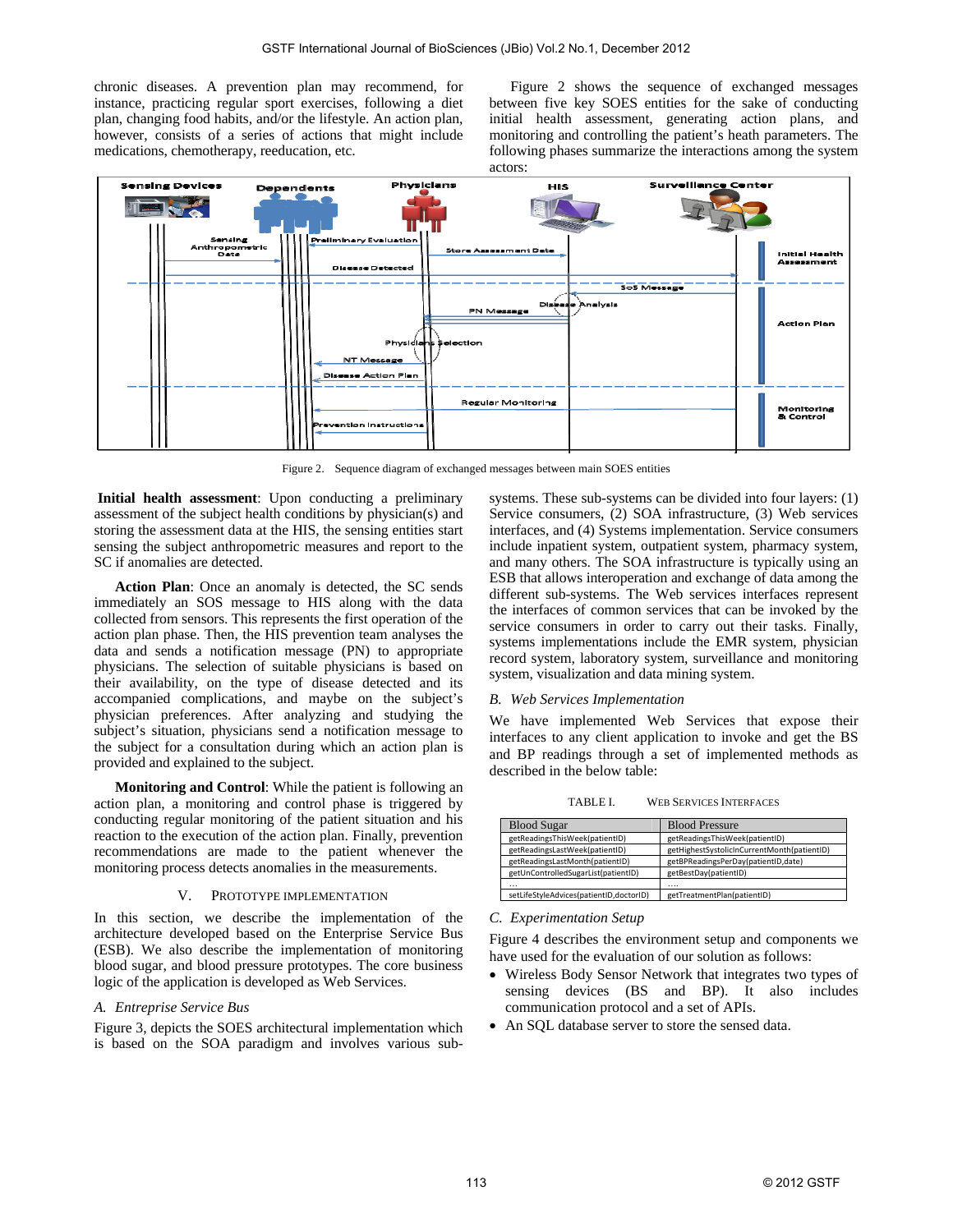- OpenESB for SOA integration and Web services integration. In addition, to a two implemented Web Services interfaces for BS and BP monitoring implementation.
- Samsung mobile Galaxy Note running Android 4 to host the mobile application.
- A Non-Invasive Mobile application developed to parse the sensed data, generates, visualizes, and interprets monitoring's results.



Figure 3. SOA-based data and services integration in SOES



Figure 4. Experimentation Setup

#### *D. Monitoring Scenarios*

Two main scenarios were used to evaluate the monitoring features of our solution. These include monitoring two vital signs as following:

- 1) *Monitoring patient's blood sugar*: readings are taken in different period and in different situations. For instance, while fasting, 2 hours after meals, and while the patient is under stress situation.
- 2) *Monitoring patient's blood pressure:* readings of blood pressure include two metrics: systolic and diastolic. Also, as of the BS, the BP is taken at different times and patient's situation.

#### *E. Results and Discussion*

We present here the results we obtained from monitoring the BS and BP parameters for a subject under observation. The observed subject is diabetic and under medication. The monitoring has been triggered to observe the variation of these parameters in different subject's contexts.

Figure 5 shows the monitoring results obtained from monitoring a subject in three difference situations mainly: fasting, after meal, and at bedtime. The BS readings show a considerable fluctuations and non-stable readings with some abnormal values that exceeds largely the BS threshold of a patient under medication. Therefore, an alert is triggered to notify the patient and physician to take necessary actions. Also, a detailed supportive plan is generated to the patient and includes: a diet program, sport practices, and lifestyle adjustment program.



Figure 5. Blood Sugar monitoring results

Figure 6 describes the variation of results from monitoring a subject's BP. The readings depict some slight abnormal diastolic and systolic readings which makes it subject of interpretation, however it does not lead to assure the apparition of BP related disease.

Using data that have been collected in the above scenarios, in addition to other data we have sensed; we draw a deep analysis and interpretation of these data with heavy consultation with health professionals, we draw the following conclusions:

- Continuous monitoring is a challenging operation that needs not only a well-defined monitoring process but also requires an advanced system to collect, process, filter, and structure this data for better exploitation and analysis.
- Preventive plans cannot be fully automated and should definitely involve physician(s) intervention and analysis.
- In some complex health cases, data collected might not be enough to make an appropriate treatment/operation